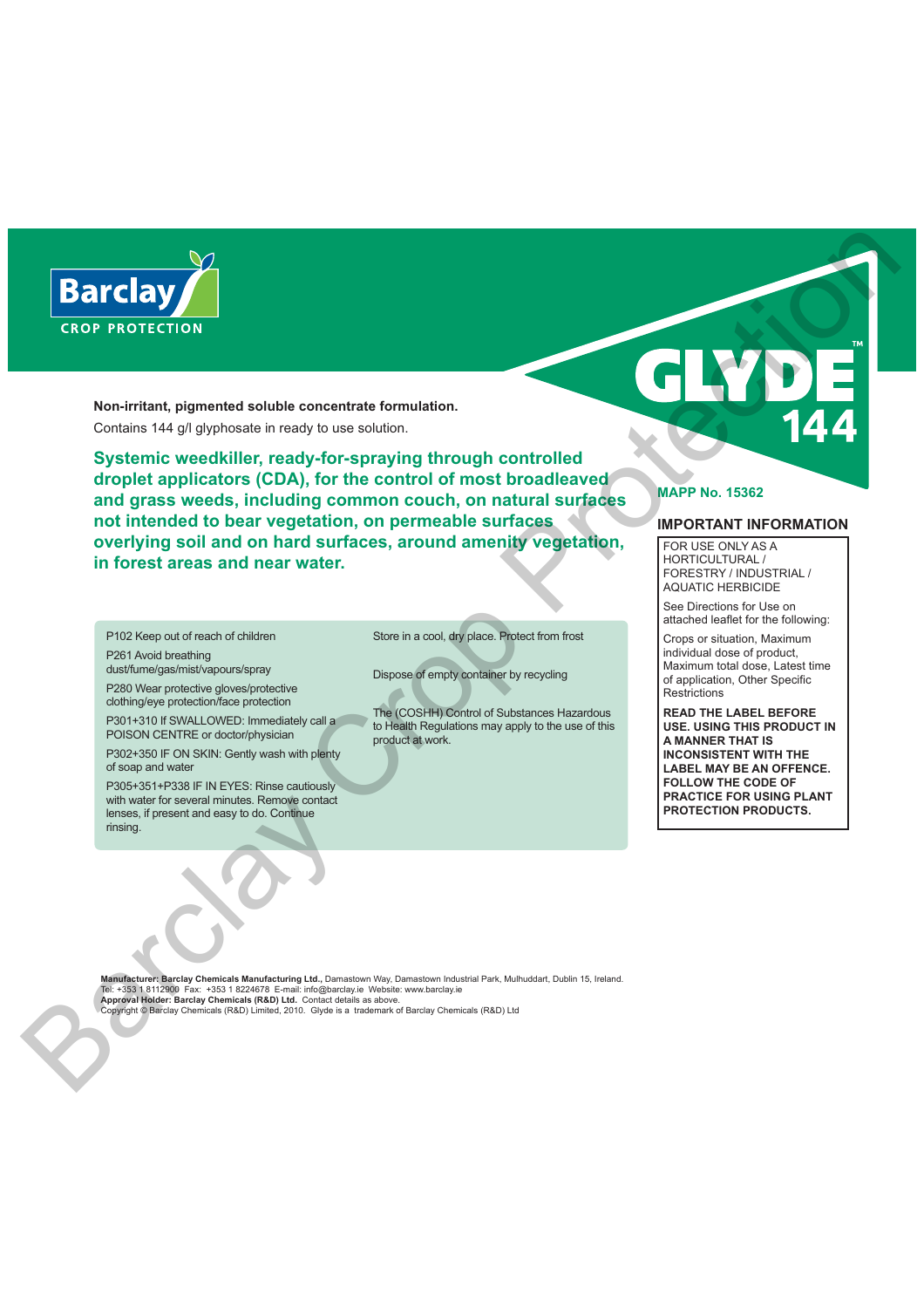### **DIRECTIONS FOR USE**

## **IMPORTANT INFORMATION**

| <b>IMPORTANT INFORMATION</b>                                                                                                                                                                                                                                                                                                                                                                                                                                                                                                                                                                         |                                       |                           |                               |
|------------------------------------------------------------------------------------------------------------------------------------------------------------------------------------------------------------------------------------------------------------------------------------------------------------------------------------------------------------------------------------------------------------------------------------------------------------------------------------------------------------------------------------------------------------------------------------------------------|---------------------------------------|---------------------------|-------------------------------|
| FOR USE ONLY AS AN HORTICULTURAL/FORESTRY/INDUSTRIAL/AQUATIC HERBICIDE                                                                                                                                                                                                                                                                                                                                                                                                                                                                                                                               |                                       |                           |                               |
| <b>Crops or situations</b>                                                                                                                                                                                                                                                                                                                                                                                                                                                                                                                                                                           | Maximum individual dose<br>of product | <b>Maximum total dose</b> | Latest time of<br>application |
| Forest                                                                                                                                                                                                                                                                                                                                                                                                                                                                                                                                                                                               | 12.5 l/ha                             |                           | $\overline{\phantom{a}}$      |
| <b>Amenity Vegetation</b>                                                                                                                                                                                                                                                                                                                                                                                                                                                                                                                                                                            | 12.5 l/ha                             |                           | ÷,                            |
| Hard surfaces, natural surfaces not intended to bear<br>vegetation, permeable surfaces overlying soil.                                                                                                                                                                                                                                                                                                                                                                                                                                                                                               | 15 l/ha                               |                           |                               |
| Land immediately adjacent to aquatic areas                                                                                                                                                                                                                                                                                                                                                                                                                                                                                                                                                           | 15 l/ha                               |                           |                               |
| before using the product near water.<br>READ THE LABEL BEFORE USE. USING THIS PRODUCT IN A MANNER THAT IS INCONSISTENT WITH THE LABEL MAY BE<br>AN OFFENCE. FOLLOW THE CODE OF PRACTICE FOR USING PLANT PROTECTION PRODUCTS.                                                                                                                                                                                                                                                                                                                                                                         |                                       |                           |                               |
| <b>GENERAL INFORMATION</b><br>BARCLAY GLYDE 144 is a foliar acting weedkiller that controls most annual and perennial broad-leaved weeds and grasses when used as<br>directed. It is particularly important that the weeds have sufficient leaf growth and are actively growing when treated. The active ingredient<br>of BARCLAY GLYDE 144, glyphosate, is translocated from treated vegetative growth to underground roots, rhizomes or stolons. Leaf<br>symptoms, being a reddening then yellowing of the foliage, are first seen on grass weeds but take longer to appear on broad-leaved weeds. |                                       |                           |                               |
| Perennial grass weeds must have a full emergence of healthy, green leaf that is growing actively at the time of application. Common couch<br>reaches the susceptible stage of growth when tillering and new rhizome growth begins. This usually occurs when plants have 5-6 leaves<br>each with 12-15 cm (5-6") of new growth.                                                                                                                                                                                                                                                                       |                                       |                           |                               |
| The majority of perennial broad-leaved weeds are most susceptible if treated when they are growing actively and are at or near flowering.                                                                                                                                                                                                                                                                                                                                                                                                                                                            |                                       |                           |                               |
| Annual weeds should be growing actively with grasses having at least 5 cm (2") of leaf and broad-leaved weeds at least two expanded true<br>leaves when sprayed.                                                                                                                                                                                                                                                                                                                                                                                                                                     |                                       |                           |                               |
| Weeds become less susceptible to BARCLAY GLYDE 144 when their growth is restricted by natural senescence or by drought, frost, high<br>temperature or waterlogging. Reduced control will result if such conditions occur at or immediately after spraying.                                                                                                                                                                                                                                                                                                                                           |                                       |                           |                               |
| Note: BARCLAY GLYDE 144 does not give acceptable control of horsetail, <i>Equisetum arvense</i> .                                                                                                                                                                                                                                                                                                                                                                                                                                                                                                    |                                       |                           |                               |

#### **Other specific restrictions**

- 1. The spray droplet spectra produced must be of minimum Volume Median Diameter (VMD) of 200 microns.
- 2. Users must consult the appropriate water regulatory body (Environment Agency/Scottish Environment Protection Agency) before using the product near water.

### **GENERAL INFORMATION**

## **WEATHER CONDITIONS**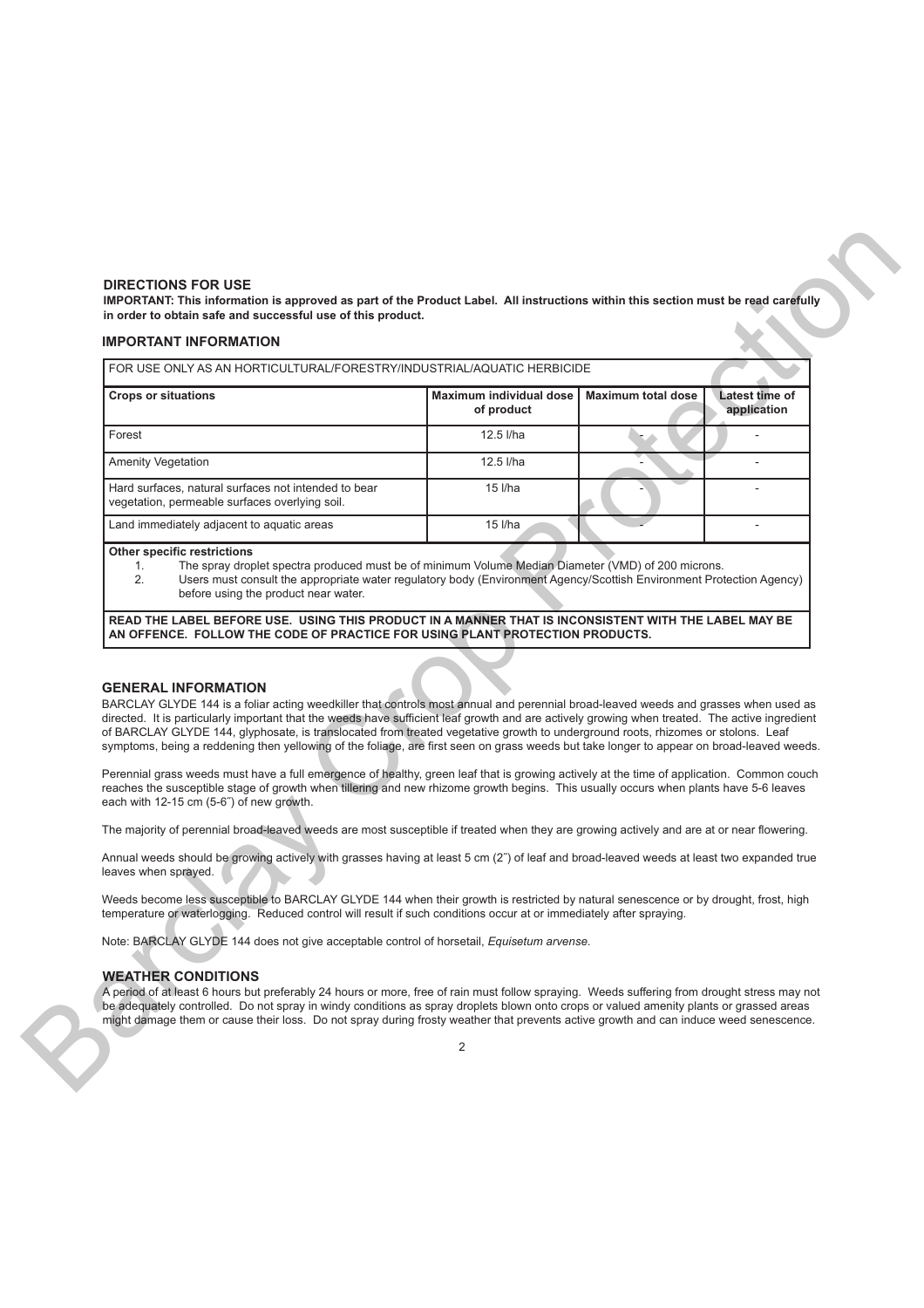# **NATURAL SURFACES NOT INTENDED TO BEAR VEGETATION, PERMEABLE SURFACES OVERLYING SOIL OR HARD SURFACES.**

| Area of use                                                                                                                                                                                                                                                    | <b>Dose</b>                                                                                                                          | <b>Remarks</b>                                                                                                                                                                                                                                                                                                                                                                                                                                               |
|----------------------------------------------------------------------------------------------------------------------------------------------------------------------------------------------------------------------------------------------------------------|--------------------------------------------------------------------------------------------------------------------------------------|--------------------------------------------------------------------------------------------------------------------------------------------------------------------------------------------------------------------------------------------------------------------------------------------------------------------------------------------------------------------------------------------------------------------------------------------------------------|
| • Around buildings<br>On industrial sites<br>• Firebreaks<br>• Pavements<br>• Verges along public paths and<br>roadways<br>• Around traffic signs and advertising<br>hoardings<br>DO NOT SPRAY HEDGE BOTTOMS.<br>DO NOT USE UNDER GLASS OR<br><b>POLYTHENE</b> | General use<br>10 litres/ha<br>Perennial broad-leaved weeds present<br>15 litres/ha                                                  | Apply this product carefully. Ensure spraying<br>takes place only when weeds are actively<br>growing (normally March to October) and is<br>confined only to visible weeds including those in<br>the 30cm swath covering the kerb edge and<br>road gully - do not overspray drains.<br>Weeds germinating after application will not be<br>controlled. Avoid droplets falling or being blown<br>onto crops, lawns, amenity plants or any<br>desirable species. |
|                                                                                                                                                                                                                                                                | clear of treated areas until such time that poisonous weeds have been removed.                                                       | Important: If poisonous weeds, such as ragwort, had been present before treatment, then grazing animals, such as horses, should be kept                                                                                                                                                                                                                                                                                                                      |
|                                                                                                                                                                                                                                                                |                                                                                                                                      |                                                                                                                                                                                                                                                                                                                                                                                                                                                              |
|                                                                                                                                                                                                                                                                |                                                                                                                                      |                                                                                                                                                                                                                                                                                                                                                                                                                                                              |
|                                                                                                                                                                                                                                                                |                                                                                                                                      |                                                                                                                                                                                                                                                                                                                                                                                                                                                              |
|                                                                                                                                                                                                                                                                |                                                                                                                                      |                                                                                                                                                                                                                                                                                                                                                                                                                                                              |
|                                                                                                                                                                                                                                                                | <b>WATERSIDE WEEDS</b>                                                                                                               |                                                                                                                                                                                                                                                                                                                                                                                                                                                              |
|                                                                                                                                                                                                                                                                |                                                                                                                                      | Consult the appropriate water regulatory body (Environment Agency/Scottish Environment Protection Agency) before using the product near                                                                                                                                                                                                                                                                                                                      |
| water.                                                                                                                                                                                                                                                         |                                                                                                                                      |                                                                                                                                                                                                                                                                                                                                                                                                                                                              |
|                                                                                                                                                                                                                                                                | Consult and observe DEFRA booklet PB2289 entitled 'Guidelines for the use of herbicides on weeds in or near watercourses and lakes.' |                                                                                                                                                                                                                                                                                                                                                                                                                                                              |
| Limits of use                                                                                                                                                                                                                                                  | <b>Dose</b>                                                                                                                          | <b>Remarks</b>                                                                                                                                                                                                                                                                                                                                                                                                                                               |
| Weeds growing in the vicinity of water.<br>Do not spray water in waterways or<br>open water or weeds growing in water.                                                                                                                                         | Treat as for NATURAL SURFACES NOT<br>INTENDED TO BEAR VEGETATION                                                                     | Treat as for NATURAL SURFACES NOT<br>INTENDED TO BEAR VEGETATION                                                                                                                                                                                                                                                                                                                                                                                             |
|                                                                                                                                                                                                                                                                |                                                                                                                                      |                                                                                                                                                                                                                                                                                                                                                                                                                                                              |
|                                                                                                                                                                                                                                                                | <b>FORESTRY/WOODLANDS</b>                                                                                                            |                                                                                                                                                                                                                                                                                                                                                                                                                                                              |
| <b>Use</b>                                                                                                                                                                                                                                                     | <b>Dose</b>                                                                                                                          | <b>Method</b>                                                                                                                                                                                                                                                                                                                                                                                                                                                |
| <b>Before planting</b><br>- to control most broad-leaved<br>and grass weeds.                                                                                                                                                                                   | 12.5 litres/ha                                                                                                                       | If the ground has been disturbed by forestry<br>operations, allow the weeds to recover. Apply<br>when weeds are showing green leaf and are<br>actively growing. Wait at least 7 days before any<br>cultivations or before planting trees.                                                                                                                                                                                                                    |

# **WATERSIDE WEEDS**

| l Limits of use                                                                                                        | <b>Dose</b>                                                               | Remarks                                                            |
|------------------------------------------------------------------------------------------------------------------------|---------------------------------------------------------------------------|--------------------------------------------------------------------|
| Weeds growing in the vicinity of water.<br>Do not spray water in waterways or<br>open water or weeds growing in water. | Treat as for NATURAL SURFACES NOT<br><b>I INTENDED TO BEAR VEGETATION</b> | Treat as for NATURAL SURFACES NOT<br>I INTENDED TO BEAR VEGETATION |

| <b>FORESTRY/WOODLANDS</b>                                                    |                |                                                                                                                                                                                                                                           |
|------------------------------------------------------------------------------|----------------|-------------------------------------------------------------------------------------------------------------------------------------------------------------------------------------------------------------------------------------------|
| Use                                                                          | <b>Dose</b>    | <b>Method</b>                                                                                                                                                                                                                             |
| <b>Before planting</b><br>- to control most broad-leaved<br>and grass weeds. | 12.5 litres/ha | If the ground has been disturbed by forestry<br>operations, allow the weeds to recover. Apply<br>when weeds are showing green leaf and are<br>actively growing. Wait at least 7 days before any<br>cultivations or before planting trees. |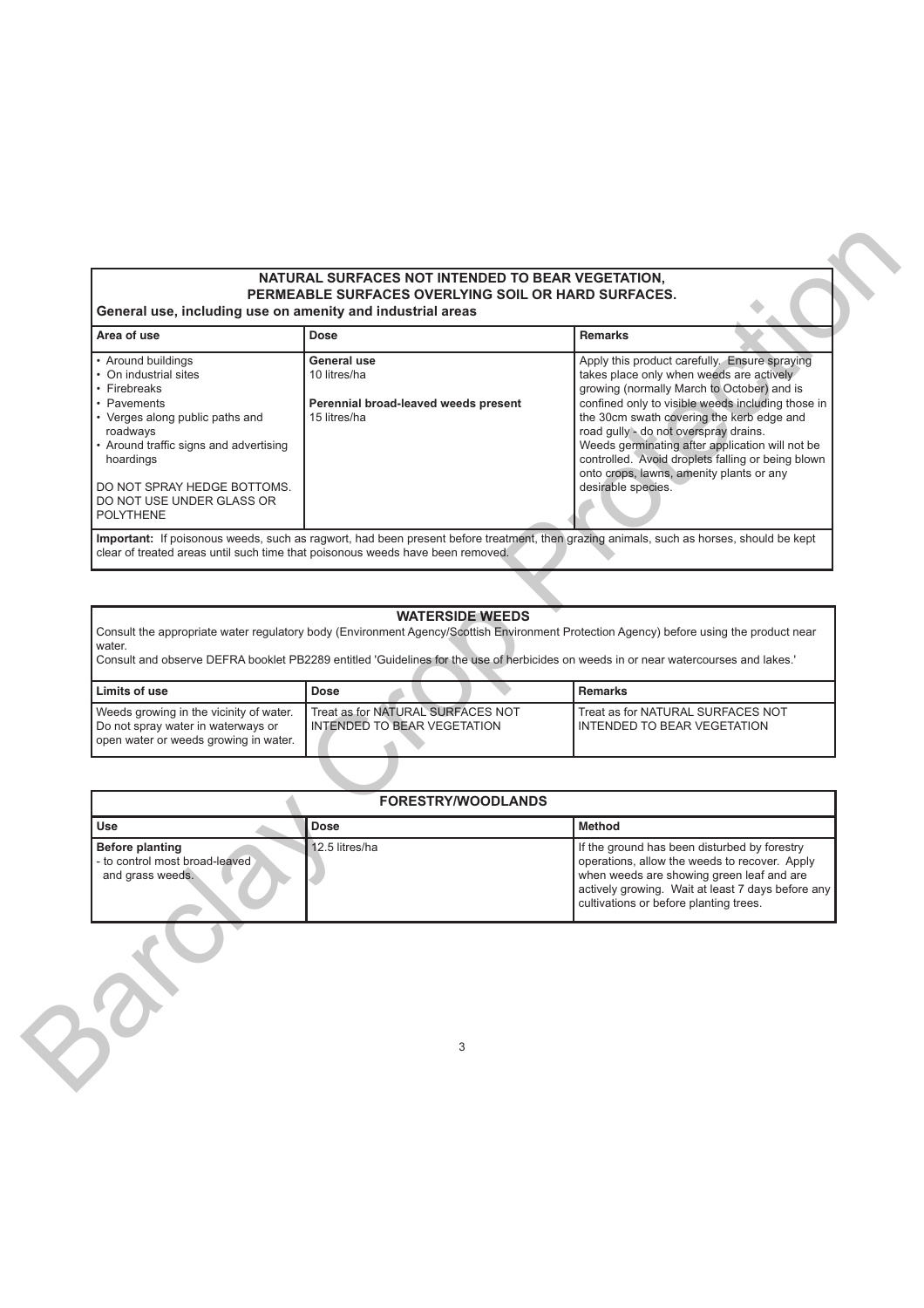| <b>AROUND AMENITY TREES AND SHRUBS</b>                                                           |                                                                                                                                       |                                                                                                                                                                                                                                                                                                                                                                                                                                                                                                                                                                                                                                                                                                                                                                                        |
|--------------------------------------------------------------------------------------------------|---------------------------------------------------------------------------------------------------------------------------------------|----------------------------------------------------------------------------------------------------------------------------------------------------------------------------------------------------------------------------------------------------------------------------------------------------------------------------------------------------------------------------------------------------------------------------------------------------------------------------------------------------------------------------------------------------------------------------------------------------------------------------------------------------------------------------------------------------------------------------------------------------------------------------------------|
| <b>Use</b>                                                                                       | Dose                                                                                                                                  | <b>Method</b>                                                                                                                                                                                                                                                                                                                                                                                                                                                                                                                                                                                                                                                                                                                                                                          |
| To control most annual and<br>perennial weeds around<br>established amenity trees and<br>shrubs. | Annual weeds:<br>3.75 litres/ha<br>Perennial grass weeds:<br>10.5 litres/ha<br><b>Perennial Broad-leaved weeds:</b><br>12.5 litres/ha | • Spray at any time of the year when active weed vegetation<br>needs to be controlled, taking care to avoid any spray falling or<br>being blown onto any foliage or immature bark.<br>. Do not spray close to any recently planted tree or shrub until<br>these have been fully established for at least 12 months.<br>. Do not spray close to any tree or shrub with basal foliar growth<br>or suckers.<br>. All immature bark and tree or shrub foliage must be fully<br>guarded from the spray if spraying is conducted in their vicinity.<br>• Spraying may be conducted close to mature trees, without<br>basal growth or suckers, provided that droplets of spray do not<br>contact the trunk or any branches. It is imperative that spray<br>does not contact any damaged bark. |

# **APPLICATION**

|                                                                                                  |                                                                                                                                                                                                                                                                                                                                  | <b>AROUND AMENITY TREES AND SHRUBS</b>                                                                                                                                                                                                                                                                                                                                                                                                                                                                                                                                                                                                                                                                                                                                           |
|--------------------------------------------------------------------------------------------------|----------------------------------------------------------------------------------------------------------------------------------------------------------------------------------------------------------------------------------------------------------------------------------------------------------------------------------|----------------------------------------------------------------------------------------------------------------------------------------------------------------------------------------------------------------------------------------------------------------------------------------------------------------------------------------------------------------------------------------------------------------------------------------------------------------------------------------------------------------------------------------------------------------------------------------------------------------------------------------------------------------------------------------------------------------------------------------------------------------------------------|
| <b>Use</b>                                                                                       | <b>Dose</b>                                                                                                                                                                                                                                                                                                                      | <b>Method</b>                                                                                                                                                                                                                                                                                                                                                                                                                                                                                                                                                                                                                                                                                                                                                                    |
| To control most annual and<br>perennial weeds around<br>established amenity trees and<br>shrubs. | <b>Annual weeds:</b><br>3.75 litres/ha<br>Perennial grass weeds:<br>10.5 litres/ha<br><b>Perennial Broad-leaved weeds:</b><br>12.5 litres/ha                                                                                                                                                                                     | Spray at any time of the year when active weed vegetation<br>needs to be controlled, taking care to avoid any spray falling or<br>being blown onto any foliage or immature bark.<br>. Do not spray close to any recently planted tree or shrub until<br>these have been fully established for at least 12 months.<br>Do not spray close to any tree or shrub with basal foliar growth<br>or suckers.<br>. All immature bark and tree or shrub foliage must be fully<br>guarded from the spray if spraying is conducted in their vicinity.<br>Spraying may be conducted close to mature trees, without<br>basal growth or suckers, provided that droplets of spray do not<br>contact the trunk or any branches. It is imperative that spray<br>does not contact any damaged bark. |
| <b>APPLICATION</b><br><b>Disk</b><br>Spiral disc                                                 | other crops or vegetation can cause severe plant injury or destruction.<br>Choose a disk for the CDA Sprayer with a spray pattern appropriate to the task in hand.<br><b>Spray characteristics</b><br>· Spray width up to 30 cm (narrower<br>swaths may give lower level of control).<br>• Coarse droplets with low tendency for | BARCLAY GLYDE 144 must be applied by specialist CDA equipment with an approved droplet spectrum (VMD min 200 microns). Shake<br>the container of BARCLAY GLYDE 144 thoroughly then attach it directly to the CDA sprayer as per the sprayer instructions handbook.<br>Take extreme care to avoid spray drift. DO NOT SPRAY in windy weather or near desirable species or amenity plants as drift onto<br><b>Typical uses</b><br>Narrow or confined areas requiring greater<br>placement accuracy, such as in the environs of<br>desirable non-target plants.                                                                                                                                                                                                                     |
|                                                                                                  | droplets to fall out of the target area.<br>• Limited coverage of numerous or small<br>weeds (ensure that given coverage is<br>adequate for purpose).                                                                                                                                                                            | Small occasional areas of weeds.                                                                                                                                                                                                                                                                                                                                                                                                                                                                                                                                                                                                                                                                                                                                                 |
| Square disc                                                                                      | . Spray width 30-60 cm.<br>• Coarse droplets with low tendency for<br>droplets to fall out of the target area<br>(ensure that given coverage is adequate<br>for purpose).                                                                                                                                                        | Narrow or confined areas requiring greater<br>placement accuracy, such as in the environs of<br>desirable non-target plants.<br>Small occasional areas of weeds.                                                                                                                                                                                                                                                                                                                                                                                                                                                                                                                                                                                                                 |
| Serrated disc                                                                                    | Spray width more than 60 cm.<br>• Finer droplets with greater tendency for<br>these to drift out of the target area.<br>• Capable of giving good coverage of<br>numerous or small weeds.                                                                                                                                         | Larger areas distanced from desirable non-target<br>plants.                                                                                                                                                                                                                                                                                                                                                                                                                                                                                                                                                                                                                                                                                                                      |
|                                                                                                  |                                                                                                                                                                                                                                                                                                                                  |                                                                                                                                                                                                                                                                                                                                                                                                                                                                                                                                                                                                                                                                                                                                                                                  |